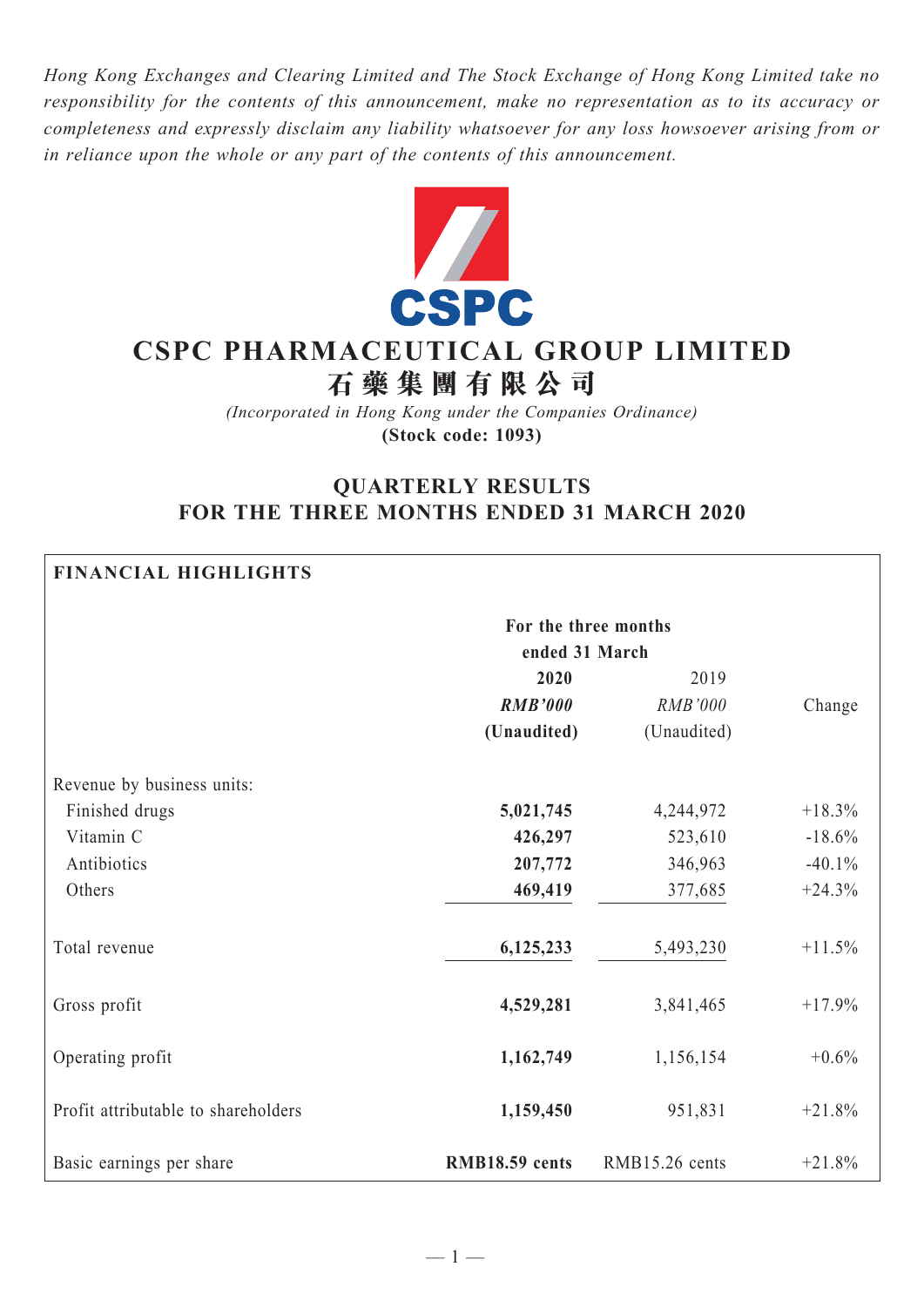The Board of Directors of CSPC Pharmaceutical Group Limited (the "Company") is pleased to announce the unaudited consolidated results of the Company and its subsidiaries (the "Group") for the three months ended 31 March 2020 as follows:

# **Condensed CONSOLIDATED STATEMENT OF PROFIT OR LOSS**

*For the three months ended 31 March 2020*

|                                        |                        | For the three months<br>ended 31 March |  |  |
|----------------------------------------|------------------------|----------------------------------------|--|--|
|                                        | 2020<br><b>RMB'000</b> | 2019<br><b>RMB'000</b>                 |  |  |
|                                        | (Unaudited)            | (Unaudited)                            |  |  |
| Revenue                                | 6,125,233              | 5,493,230                              |  |  |
| Cost of sales                          | (1,595,952)            | (1,651,765)                            |  |  |
| Gross profit                           | 4,529,281              | 3,841,465                              |  |  |
| Other income                           | 35,025                 | 31,533                                 |  |  |
| Other gains or losses                  | 34,973                 | (10, 101)                              |  |  |
| Selling and distribution expenses      | (2,550,933)            | (2,063,738)                            |  |  |
| Administrative expenses                | (277, 784)             | (175, 875)                             |  |  |
| Research and development expenses      | (568, 138)             | (461, 010)                             |  |  |
| Other expenses                         | (39, 675)              | (6,120)                                |  |  |
| Operating profit                       | 1,162,749              | 1,156,154                              |  |  |
| Finance costs                          | (2,177)                | (14, 274)                              |  |  |
| Share of results of joint ventures     | 8,412                  | 15,741                                 |  |  |
| Share of results of an associate       | 96                     |                                        |  |  |
| Gain on disposal of a subsidiary       | 286,232                |                                        |  |  |
| Profit before tax                      | 1,455,312              | 1,157,621                              |  |  |
| Income tax expense                     | (283, 175)             | (210, 460)                             |  |  |
| Profit for the period                  | 1,172,137              | 947,161                                |  |  |
| Profit for the period attributable to: |                        |                                        |  |  |
| Owners of the Company                  | 1,159,450              | 951,831                                |  |  |
| Non-controlling interests              | 12,687                 | (4,670)                                |  |  |
|                                        | 1,172,137              | 947,161                                |  |  |
|                                        |                        |                                        |  |  |
|                                        | <b>RMB</b> cents       | RMB cents                              |  |  |
| Earnings per share                     |                        |                                        |  |  |
| <b>Basic</b>                           | 18.59                  | 15.26                                  |  |  |
| Diluted                                | 18.59                  | 15.26                                  |  |  |
|                                        |                        |                                        |  |  |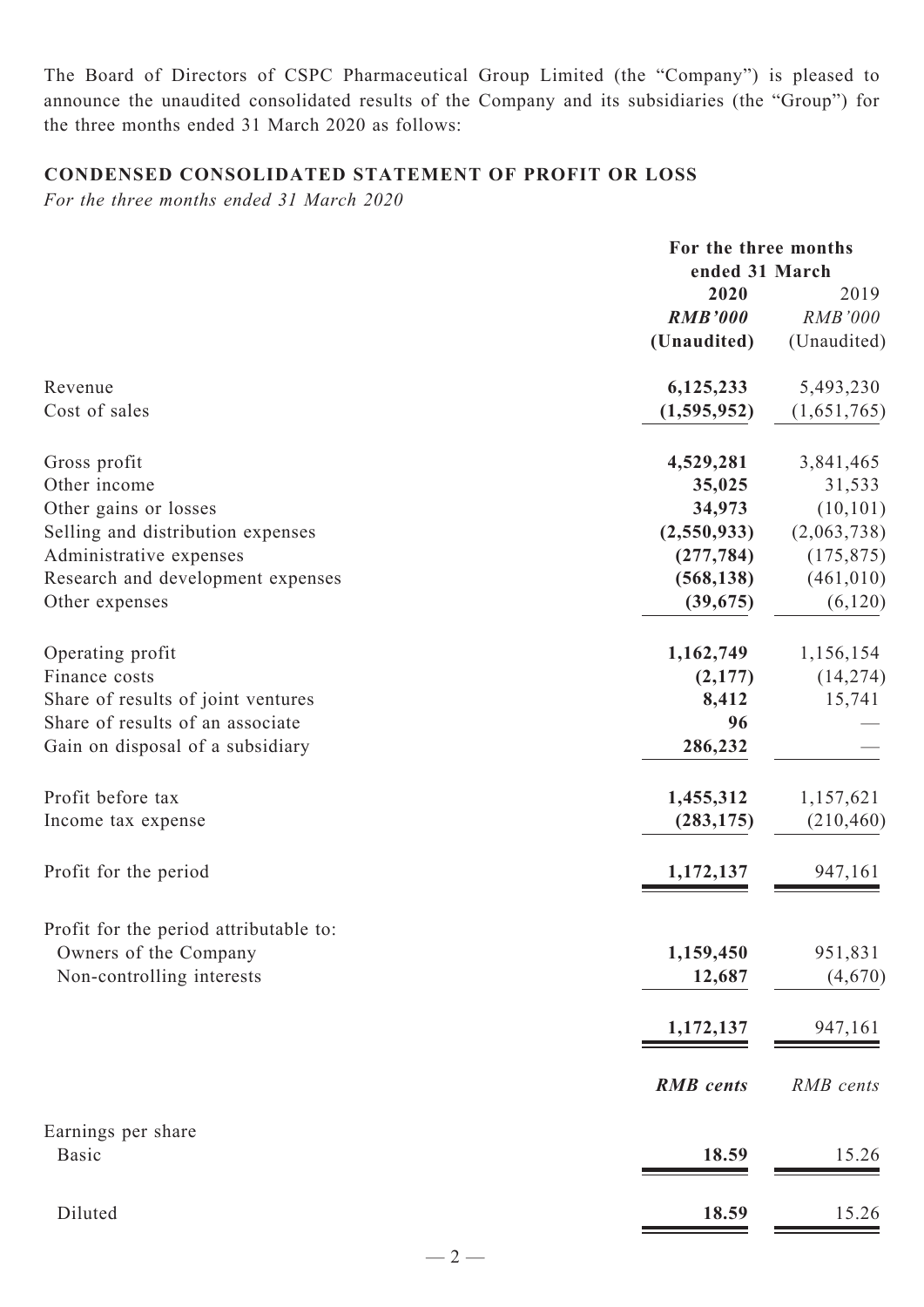# **CONDENSED CONSOLIDATED statement of Profit or Loss and Other comprehensive income**

*For the three months ended 31 March 2020*

|                                                               | For the three months |                |
|---------------------------------------------------------------|----------------------|----------------|
|                                                               | ended 31 march       |                |
|                                                               | 2020                 | 2019           |
|                                                               | <b>RMB'000</b>       | <b>RMB'000</b> |
|                                                               | (Unaudited)          | (Unaudited)    |
| Profit for the period                                         | 1,172,137            | 947,161        |
| Other comprehensive income (expense)                          |                      |                |
| Item that will not be reclassified to profit or loss:         |                      |                |
| Fair value gain (loss) on investments in financial assets     |                      |                |
| measured at fair value through other comprehensive income     | 63,045               | (16,918)       |
| Item that may be reclassified subsequently to profit or loss: |                      |                |
| Exchange differences on translation of foreign operations     | (1,663)              | 320            |
| Other comprehensive income (expense) for the period, net of   |                      |                |
| income tax                                                    | 61,382               | (16, 598)      |
| Total comprehensive income for the period                     | 1,233,519            | 930,563        |
| Total comprehensive income for the period attributable to:    |                      |                |
| Owners of the Company                                         | 1,220,832            | 935,233        |
| Non-controlling interests                                     | 12,687               | (4,670)        |
|                                                               | 1,233,519            | 930,563        |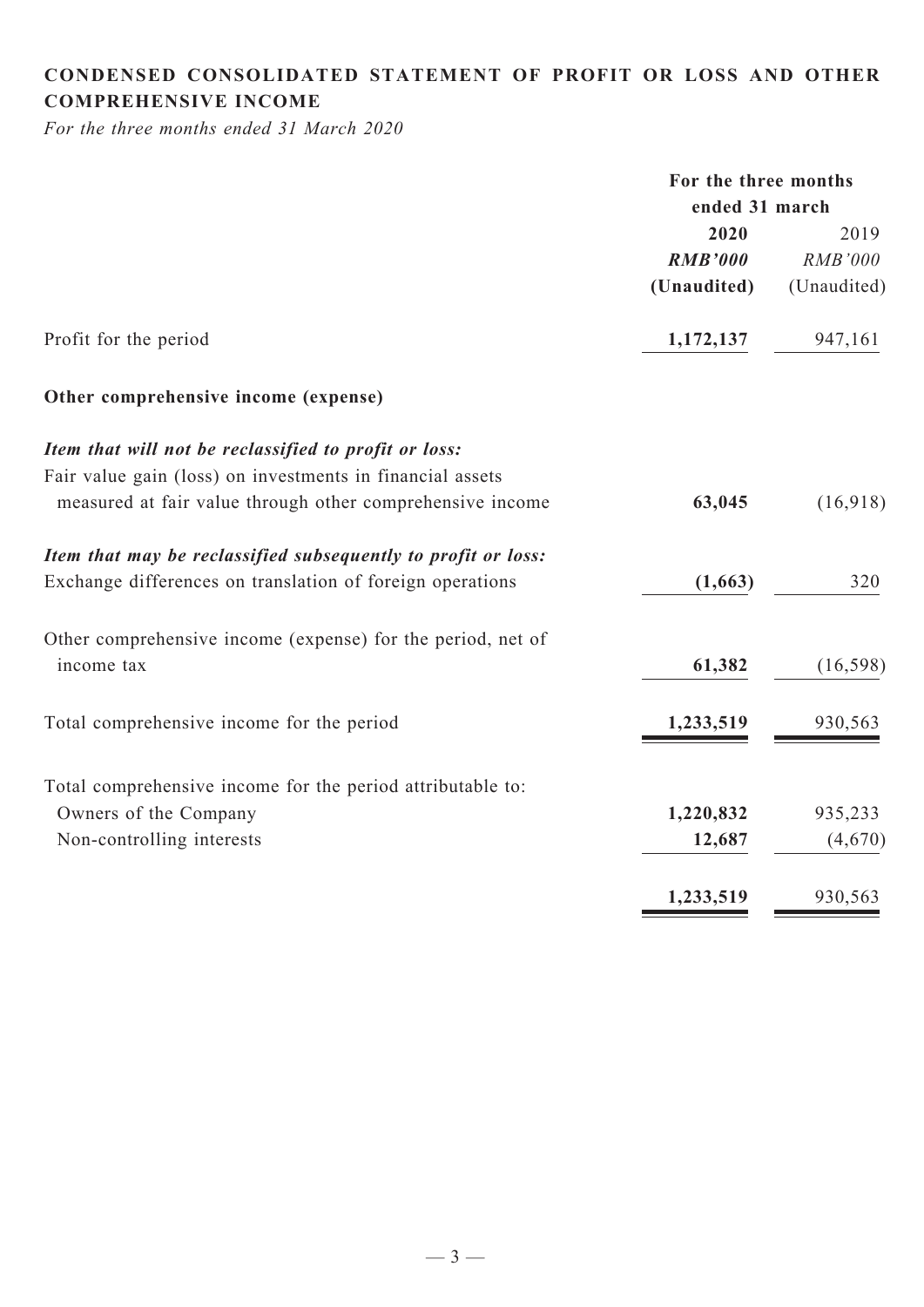#### **Notes:**

#### **1. Principal Accounting Policies**

The principal accounting policies and methods of computation used in the preparation of the financial data for the three months ended 31 March 2020 are consistent with those followed in the preparation of the Group's financial statements for the year ended 31 December 2019.

#### **2. Profit for the Period**

|                                                                       | For the three months<br>ended 31 March |                |
|-----------------------------------------------------------------------|----------------------------------------|----------------|
|                                                                       | 2020                                   | 2019           |
|                                                                       | <b>RMB'000</b>                         | <i>RMB'000</i> |
|                                                                       | (Unaudited)                            | (Unaudited)    |
| Profit for the period has been arrived at after charging (crediting): |                                        |                |
| Amortisation of other intangible assets                               | 3,132                                  | 4,296          |
| Depreciation of right-of-use assets                                   | 22,222                                 | 18,734         |
| Depreciation of property, plant and equipment                         | 168,260                                | 142,955        |
| Total depreciation and amortisation                                   | 193,614                                | 165,985        |
| Fair value changes on structured bank deposits                        |                                        |                |
| (included in other gains or losses)                                   | (18, 021)                              | (25,378)       |
| Government grant income (included in other income)                    | (29, 935)                              | (15,073)       |
| Interest income on bank balances (included in other income)           | (13, 913)                              | (15,208)       |
| Net foreign exchange (gain) loss (included in other gains or losses)  | (17, 674)                              | 15,508         |

*Note:* Cost of inventories recognised as an expense approximated cost of sales as shown in the condensed consolidated statement of profit or loss for the three months ended 31 March 2020 and 2019.

## **3. Gain on Disposal of a Subsidiary**

During the period, the Group entered into sales and purchase agreements with an independent third party to dispose of its 99.39% equity interest in Shijiazhuang Zhongrun Pharmaceutical Technology Limited for a total cash consideration of approximately RMB503,046,000, resulting in a gain of RMB286,232,000.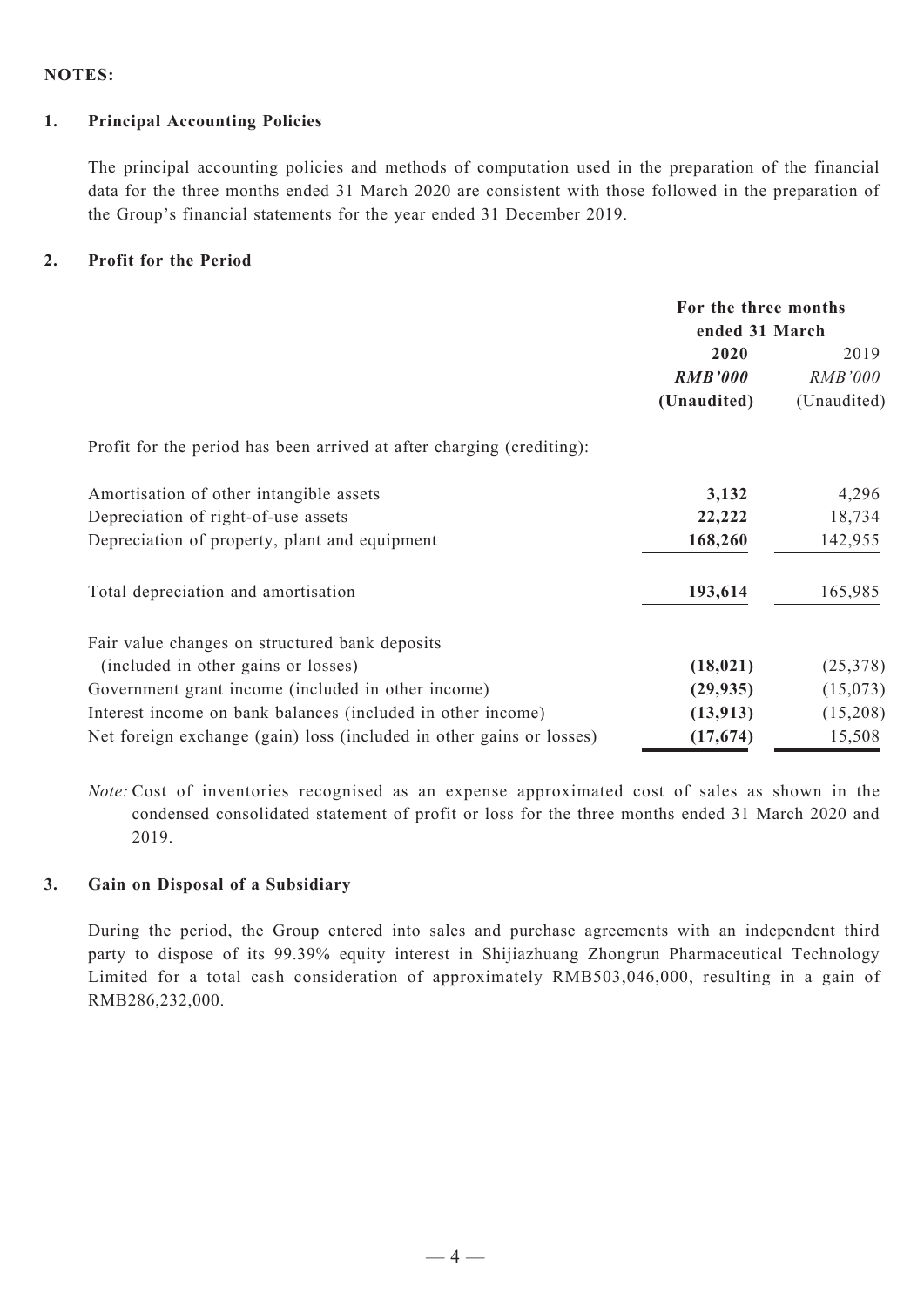#### **4. Earnings Per Share**

The calculation of basic and diluted earnings per share attributable to the owners of the Company is based in the following data:

|                                                                   | For the three months<br>ended 31 March |                |  |  |
|-------------------------------------------------------------------|----------------------------------------|----------------|--|--|
|                                                                   | 2020                                   | 2019           |  |  |
|                                                                   | <b>RMB'000</b>                         | <b>RMB'000</b> |  |  |
|                                                                   | (Unaudited)                            | (Unaudited)    |  |  |
| <b>Earnings</b>                                                   |                                        |                |  |  |
| Earnings for the purposes of basic and diluted earnings per share | 1,159,450                              | 951,831        |  |  |
|                                                                   | For the three months                   |                |  |  |
|                                                                   | ended 31 March                         |                |  |  |
|                                                                   | 2020                                   | 2019           |  |  |
|                                                                   | '000                                   | '000           |  |  |
| <b>Number of shares</b>                                           |                                        |                |  |  |
| Weighted average number of ordinary shares                        |                                        |                |  |  |
| for the purpose of basic earnings per share                       | 6,236,338                              | 6,236,338      |  |  |
| Effect of dilutive potential ordinary shares:                     |                                        |                |  |  |
| Unvested shares under share award scheme                          | 1,038                                  | 2,126          |  |  |
| Weighted average number of ordinary shares                        |                                        |                |  |  |
| for the purpose of diluted earnings per share                     | 6,237,376                              | 6,238,464      |  |  |

The weighted average number of ordinary shares for the calculation of basic earnings per share has been adjusted for the effect of shares held by the Trustee pursuant to the share award scheme.

# **Segment Information**

Information reported to executive directors, being collectively the chief operating decision maker ("CODM"), for the purposes of resources allocation and assessment of segment performance focuses on types of goods delivered.

The Group's reportable segments under HKFRS 8 *Operating Segments* are as follows:

- (a) Finished Drugs research and development, manufacture and sale of pharmaceutical products;
- (b) Vitamin C manufacture and sale of vitamin C products in bulk form;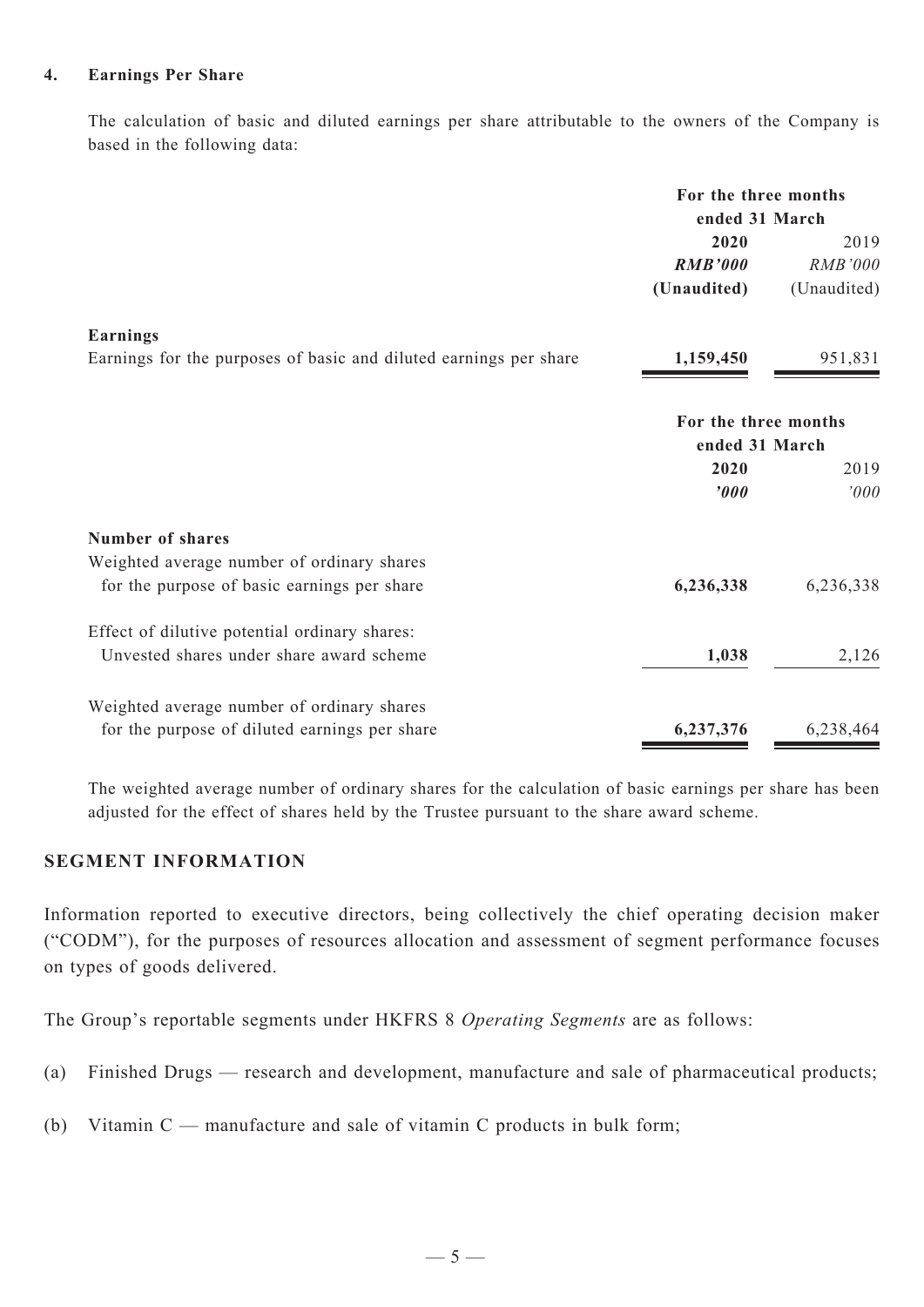- (c) Antibiotics manufacture and sale of antibiotic products in bulk form; and
- (d) Others manufacture and sale of functional food products (including caffeine additives and vitamin supplements), glucose products and provision of healthcare services.

The following is an analysis of the Group's revenue and results by operating and reportable segment.

# *For the three months ended 31 March 2020 (Unaudited):*

|                                    | Finished       |                |                    |                | Segment        | <b>Eliminations</b> | Consolidated   |
|------------------------------------|----------------|----------------|--------------------|----------------|----------------|---------------------|----------------|
|                                    | <b>Drugs</b>   | Vitamin C      | <b>Antibiotics</b> | <b>Others</b>  | Total          |                     |                |
|                                    | <b>RMB'000</b> | <b>RMB'000</b> | <b>RMB'000</b>     | <b>RMB'000</b> | <b>RMB'000</b> | <b>RMB'000</b>      | <b>RMB'000</b> |
| <b>SEGMENT REVENUE</b>             |                |                |                    |                |                |                     |                |
| External sales                     | 5,021,745      | 426,297        | 207,772            | 469,419        | 6,125,233      |                     | 6,125,233      |
| Inter-segment sales                |                | 1,484          | 47,856             | 4,102          | 53,442         | (53, 442)           |                |
| <b>TOTAL REVENUE</b>               | 5,021,745      | 427,781        | 255,628            | 473,521        | 6,178,675      | (53, 442)           | 6,125,233      |
| <b>SEGMENT PROFIT</b>              | 1,007,060      | 43,479         | 2,826              | 95,869         | 1,149,234      |                     | 1,149,234      |
| Unallocated income                 |                |                |                    |                |                |                     | 42,797         |
| Unallocated expenses               |                |                |                    |                |                |                     | (29, 282)      |
| Operating profit                   |                |                |                    |                |                |                     | 1,162,749      |
| Finance costs                      |                |                |                    |                |                |                     | (2, 177)       |
| Share of results of joint ventures |                |                |                    |                |                |                     | 8,412          |
| Share of results of an associate   |                |                |                    |                |                |                     | 96             |
| Gain on disposal of a subsidiary   |                |                |                    |                |                |                     | 286,232        |
| Profit before tax                  |                |                |                    |                |                |                     | 1,455,312      |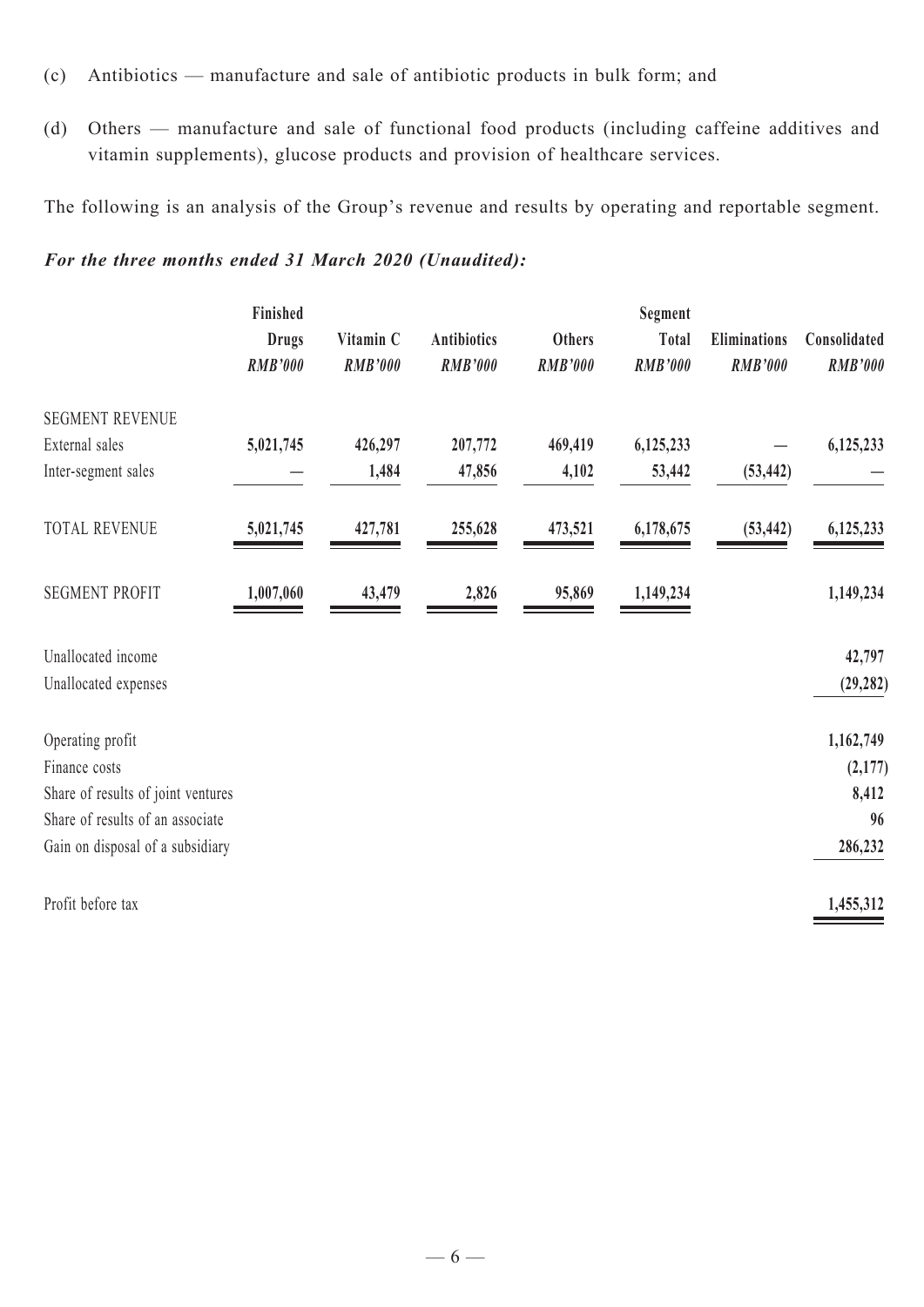# *For the three months ended 31 March 2019 (Unaudited):*

|                                            | Finished         |         |           |             | Segment   |          |                     |              |
|--------------------------------------------|------------------|---------|-----------|-------------|-----------|----------|---------------------|--------------|
|                                            | Drugs<br>RMB'000 |         | Vitamin C | Antibiotics | Others    | Total    | Eliminations        | Consolidated |
|                                            |                  | RMB'000 | RMB'000   | RMB'000     | RMB'000   | RMB'000  | RMB'000             |              |
| <b>SEGMENT REVENUE</b>                     |                  |         |           |             |           |          |                     |              |
| External sales                             | 4,244,972        | 523,610 | 346,963   | 377,685     | 5,493,230 |          | 5,493,230           |              |
| Inter-segment sales                        |                  | 559     | 14,408    | 987         | 15,954    | (15,954) |                     |              |
| <b>TOTAL REVENUE</b>                       | 4,244,972        | 524,169 | 361,371   | 378,672     | 5,509,184 | (15,954) | 5,493,230           |              |
| <b>SEGMENT PROFIT</b>                      | 913,063          | 165,615 | 25,314    | 57,520      | 1,161,512 |          | 1,161,512           |              |
| Unallocated income<br>Unallocated expenses |                  |         |           |             |           |          | 40,586<br>(45, 944) |              |
| Operating profit                           |                  |         |           |             |           |          | 1,156,154           |              |
| Finance costs                              |                  |         |           |             |           |          | (14, 274)           |              |
| Share of results of joint ventures         |                  |         |           |             |           |          | 15,741              |              |
| Profit before tax                          |                  |         |           |             |           |          | 1,157,621           |              |

Segment profit represents the profit earned by each segment without allocation of interest income, fair value changes on structured bank deposits, finance costs, central administrative expenses, share of results of joint ventures and an associate and gain on disposal of a subsidiary. This is the measure reported to the CODM for the purposes of resources allocation and performance assessment.

Inter-segment sales are charged at prevailing market rates.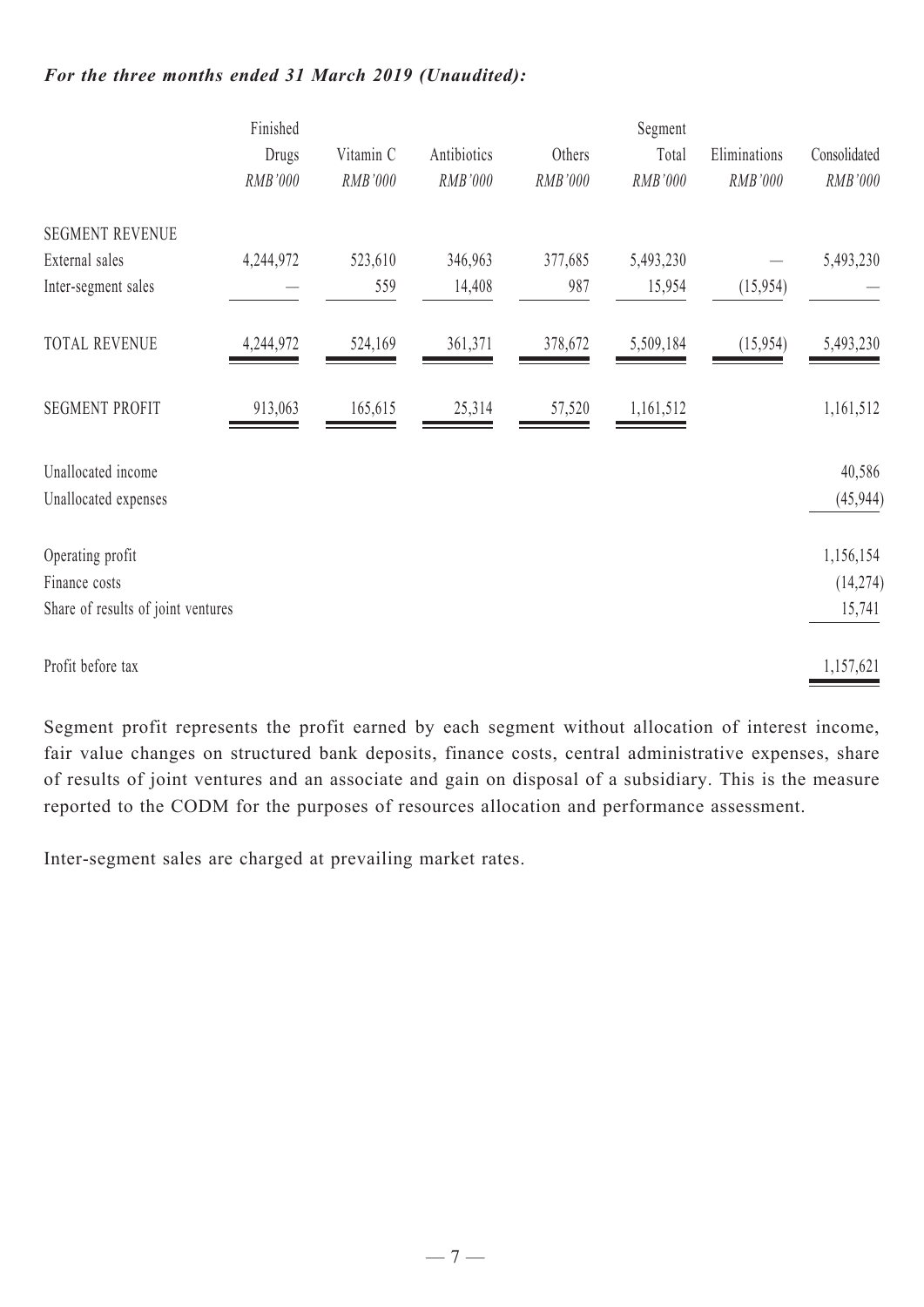#### **BUSINESS REVIEW**

The nationwide implementation of closed-off management amid the novel coronavirus outbreak has affected both the outpatient visits and hospitalization rates, and hindered marketing activities and drug distribution. As a result, sales of the Group's finished drug products have been affected to various degrees. During the epidemic, the Group actively responded to various prevention and control measures of the government, and made the best effort to manufacture products with urgent clinical needs such as arbidol. On the other hand, the Group has stepped up online academic meetings and lectures in order to alleviate the impact on sales from the epidemic.

The results for the first quarter of the year have inevitably been negatively impacted by the epidemic, with growth of sales and core profit both below expectation. During the period under review, the Group has recorded revenue of RMB6,125 million and profit attributable to shareholders of RMB1,159 million, representing increase of 11.5% and 21.8% over the same period of last year respectively.

#### **Finished Drug Business**

For the first quarter, the finished drug business has recorded sales of RMB5,022 million, representing an increase of 18.3% over the same period of last year. The sales performance of products by major therapeutic area is as follows.

Nervous system disease products, major products including NBP (butylphthalide soft capsules and injections) and Oulaining (oxiracetam capsules and lyophilised powder injections), have achieved sales of RMB1,654 million, representing a year-on-year decrease of 4.3%. Among which, the sales of NBP have increased by 18.1% whereas Oulaining has suffered a significant sales decline of 63.7% due to the impact from the key drug monitoring list and removal from provincial reimbursement lists.

Oncology products, major products including Jinyouli (PEG-rhGCSF injections), Duomeisu (doxorubicin hydrochloride liposome injections) and Keaili (paclitaxel for injection (albuminbound)), have achieved sales of RMB1,552 million, representing a year-on-year increase of 53.7%. Among which, the sales of Keaili and Jinyouli have increased by 114.0% and 64.5% respectively.

Anti-infective products, major products including Shuluoke (meropenem for injection), Nuomoling (amoxicillin capsules), Xianqu/Shiyao (ceftriaxone sodium for injection), Zhongnuo Lixin (cefuroxime sodium for injection), Xinweihong (azithromycin tablets) and Weihong (azithromycin dispersible tablets/capsules/enteric-coated tablets), have achieved sales of RMB775 million, representing a year-on-year decrease of 3.2%.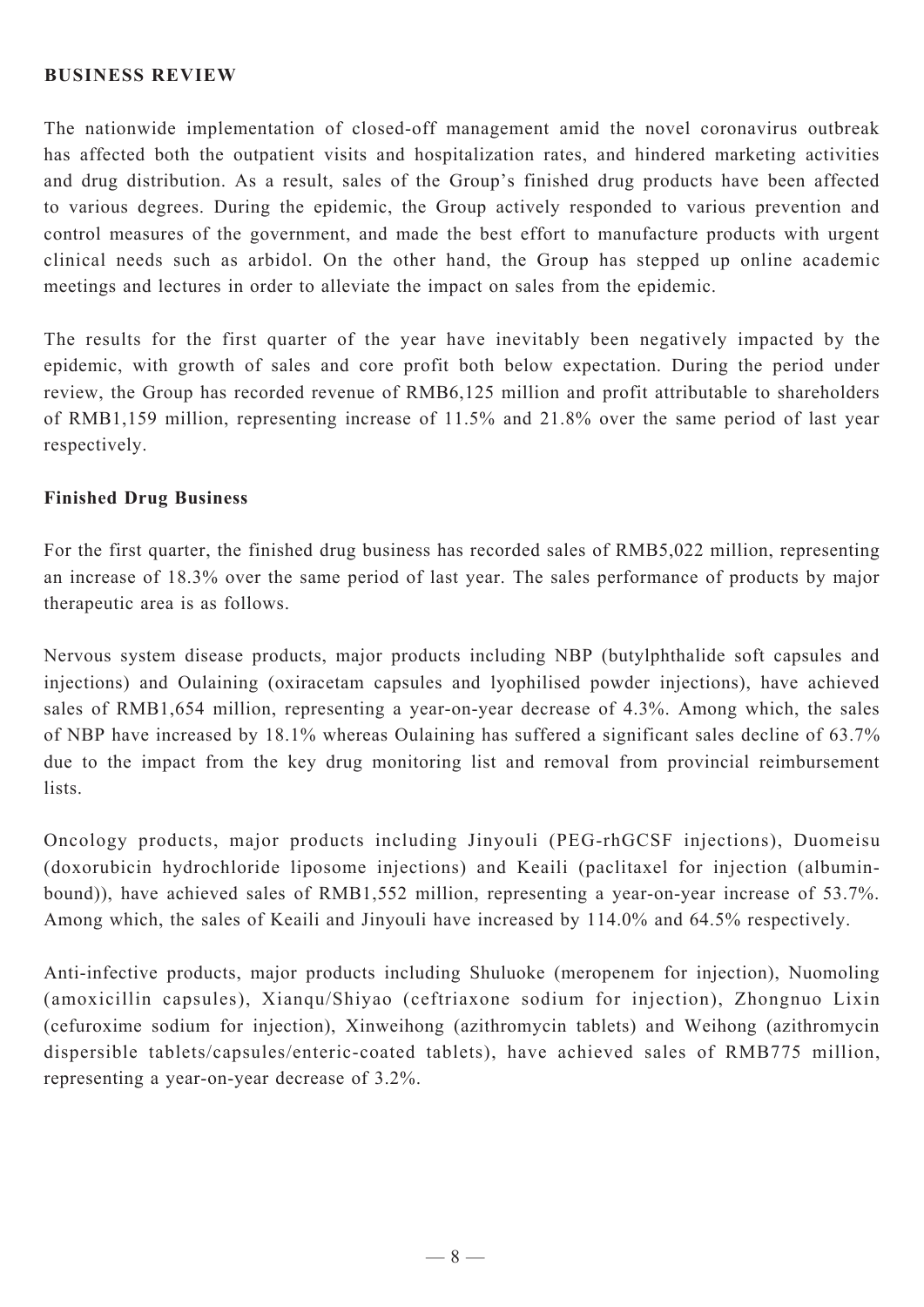Cardiovascular disease products, major products including Xuanning (maleate levamlodipine tablets and dispersible tablets), Encun (clopidogrel bisulfate tablets), Abikang (aspirin enteric-coated tablets) and Meiluolin (ticagrelor tablets), have achieved sales of RMB582 million, representing a year-onyear increase of 66.5%. During the period, Encun contributed new sales revenue with its wining at the nationwide expansion tender of the "4+7" centralized procurement last year. Sales growth of Xuanning has also returned to a more desirable level with sales increase of 25.8%.

Respiratory disease products, major products including Qixiao (arbidol hydrochloride tablets), Zhongnuo Like (ambroxol hydrochloride oral solution) and Zhongnuoping (ambroxol hydrochloride extended-release tablets), have achieved sales of RMB191 million, representing a year-on-year increase of 98.9%. Due to the epidemic outbreak, Qixiao has recorded substantial sales during the period after relaunch.

Diabetes products, major products including Linmeixin (glimepiride dispersible tablets) and Shuanglexin (metformin hydrochloride tablets/extended-release tablets), have achieved sales of RMB88 million, representing a year-on-year increase of 56.3%.

Products in other therapeutic areas, major products including Gubang (alendronate sodium tablets/ enteric-coated tablets), Debixin/Ouyi (omeprazole enteric-coated capsules), Xianpai (omeprazole injections) and Qimaite (tramadol hydrochloride tablets), have achieved sales of RMB180 million, representing a year-on-year decrease of 11.9%.

## **Vitamin C Business**

With product prices at a lower level as compared with the same period of last year, sales of this quarter have declined by 18.6% to RMB426 million. However, as a result of the epidemic, the market has witnessed a stronger overseas demand and an increase in order price since this March.

## **Antibiotics Business**

The overall market demand and prices of antibiotics have remained at a low level as a result of the national policy of restricting the use of antibiotics over the years. The performance of this business remained weak during the period with sales decreasing by 40.1% to RMB208 million.

## **Other Businesses**

Sales for the period amounted to RMB469 million, representing a year-on-year increase of 24.3%, with both caffeine and glucose products achieving satisfactory growth.